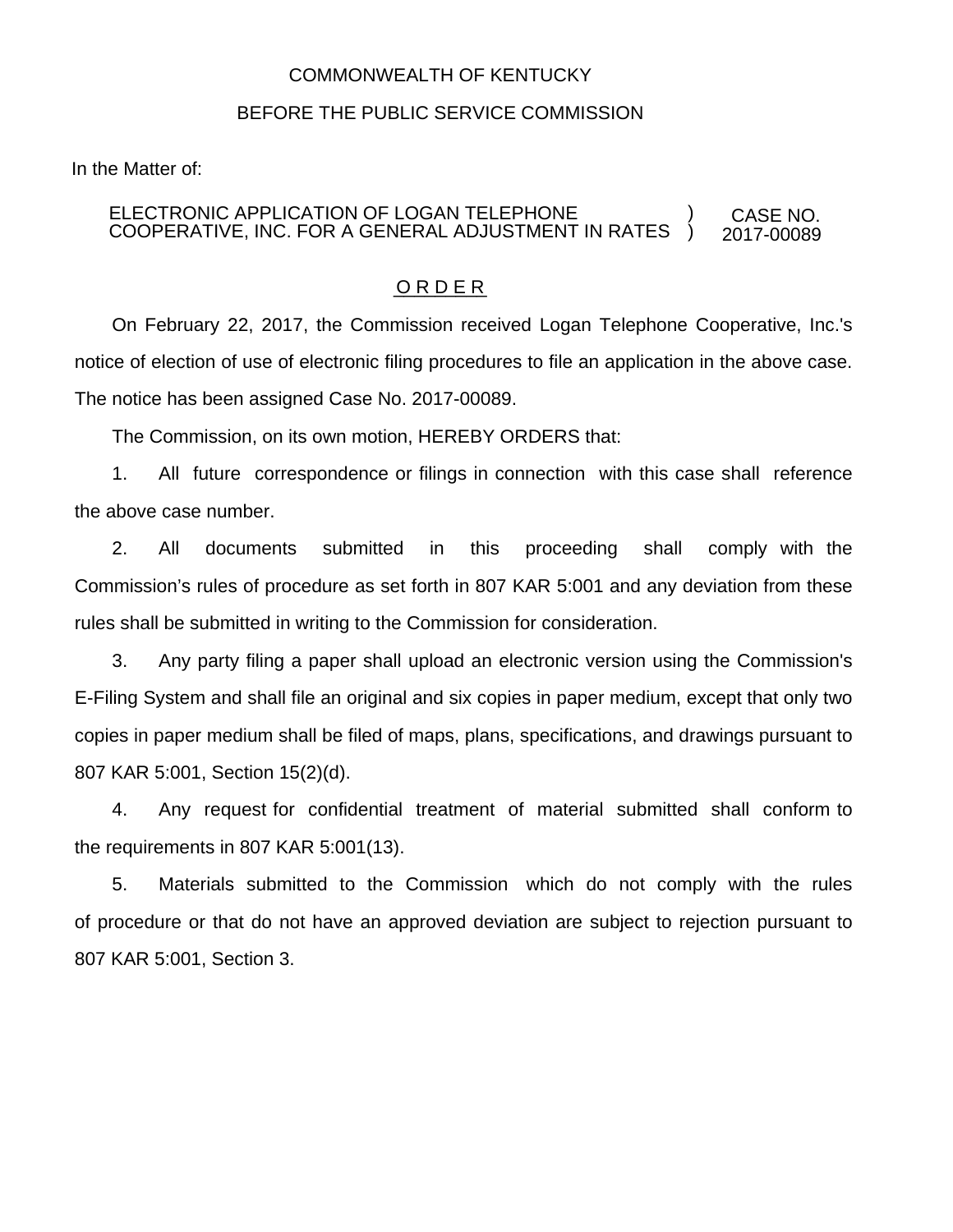By the Commission



ATTEST:

alina R. Mathews

Executive Director

Case No. 2017-00089